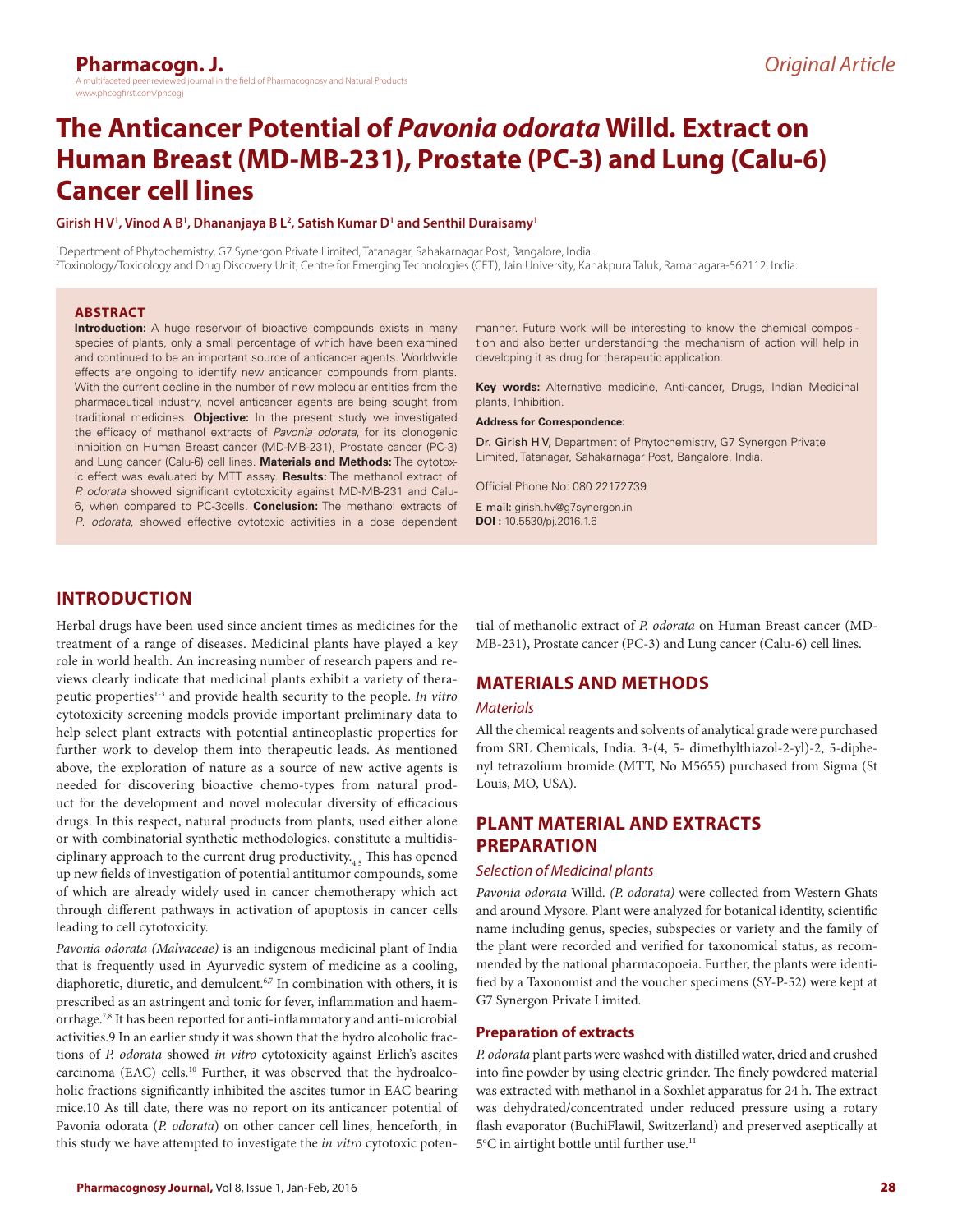#### *In-vitro cytotoxic assays Cell culture assay*

The human carcinoma cell lines, MDA-MB-231, PC 3 and Calu 6 were obtained from American Type culture Collection (ATCC). The cells were grown in DMEM containing 2 mM L-glutamine supplemented with 10% fetal bovine serum and 100 U/ml of penicillin-streptomycin. The cells were incubated at 37°C in a humidified 5%  $\mathrm{CO}_2$  incubator. All the cell lines used in this study were of early passage number.

### *MTT Assay Cytotoxicity assay*

Cytotoxicity test were carried out using MTT assay.12,13 The Trypsinize 70-80% confluent cell lines (MDA-MB-231, PC 3 and Calu 6) of 1×105 cells/well are seeded in a 96 well plate and incubate for 24 hr at 37°C, and varying concentrations (0-500 µg/ml) of *P. odorata* were added. After incubation of different time points, 20 µL of MTT reagent were added to each well and incubated for 4 hr at 37°C. The incubated cells were washed twice with PBS and DMSO (100 μL/well) reagent which dissolved the insoluble crystalline formazan product. The efficacy of the sample was determined based on the reduced dye at 570 nm by UV spectrophotometer. Doxorubicin at 50 um/ml was used as a standard and appropriate controls were taken. The effects of the samples on the proliferation of cell lines were expressed as the % cell viability, using the following formula: % cell viability=A570 of treated cells /A570 of control cells×100%.

#### *Statistical analysis*

The experiments were carried out in triplicate and results are given as the mean ± standard deviation. The data in all the experiments were analyzed (Microsoft Excel 2007) for statistical significance using Students *t*-test and differences were considered significant at p<0.05.

# **RESULTS AND DISCUSSION**

Plants have always been a potential source of new drug molecule and research work in this domain has resulted in discovery of more efficient drugs for cancer treatment.<sup>3,5</sup> MTT is a simple, reliable technique, which measures cell viability and can be used for screening anti-proliferative agents.12,13 MTT assay is a a spectrophotometric analysis, which uses (3-[4,5-dimethyl-thiazol-2-yl]-2,5-diphenyl tetrazolium bromide), known as MTT, a yellow collor and water soluble compound. The MTT enters the cells through the plasma membrane and, in contact with superoxide produced by the mitochondrial activity, is oxidized to MTTformazan, a slat purplish color, which is insoluble in water. Then the oxidation of MTT is proportional to the mitochondrial activity and therefore to cell viability.<sup>12,13</sup>

In the present study, we investigated the efficacy of methanol extracts of *P. odorata*, for its clonogenic inhibition on Human Breast cancer (MD-MB-231), Prostate cancer (PC-3) and Lung cancer (Calu-6). When evaluated at different concentration (0-500 μg/ml) it was observed that in a dose dependent manner the extract of *P. odorata* was effective in inducing cytotoxic effect upon MD-MB-231 (Figure 1), PC-3 (Figure 2) and Calu-6 (Figure 3) cell lines. When compared, the methanol extract of *P. odorata* exhibited significant cytotoxicity up to ~80%. However, doxorubicin which acted as positive control exhibited up to ~86%. Based on the IC<sub>50</sub> values (Table 1), it is observed that the methanol extract *P. odorata* showed significant cytotoxicity against MD-MB-231 and Calu-6, when compared to PC-3cells. Furthermore, it was observed that the control assays that were carried out for samples containing only the appropriate volumes of blank solutions showed no effect on cell growth. In an earlier study it was observed that cytotoxic and antitumor effect was observed for chloroform, ethyl acetate and hydroalcoholic fraction of *P. odorata* against EAC cells.10 Further, it was observed that in the



**Figure 1:** Cytotoxic activity of *P. odorata* methanolic extract on Human Breast cancer (MD-MB-231) cell lines.

Extract were incubated with 10<sup>5</sup> viable cells at concentrations ranging from 0 to 500 μg/ml for 48 h. Cell viability was determined by the MTT method.



**Figure 2:** Cytotoxic activity of *P. odorata* methanolic extract on Prostate cancer (PC-3) cell lines.

Extract were incubated with 10<sup>5</sup> viable cells at concentrations ranging from 0 to 500 μg/ml for 48 h. Cell viability was determined by the MTT method.





Extract were incubated with 10<sup>5</sup> viable cells at concentrations ranging from 0 to 500 μg/ml for 48 h. Cell viability was determined by the MTT method.

*in-vivo* experiments among the three fractions, hydroalcoholic and ethyl acetate fractions significantly inhibited the ascites tumor in EAC bearing mice after 9 days treatment and the  $IC_{50}$  values were 477.71, 654.57 and 339.20 μg/ml respectively.10